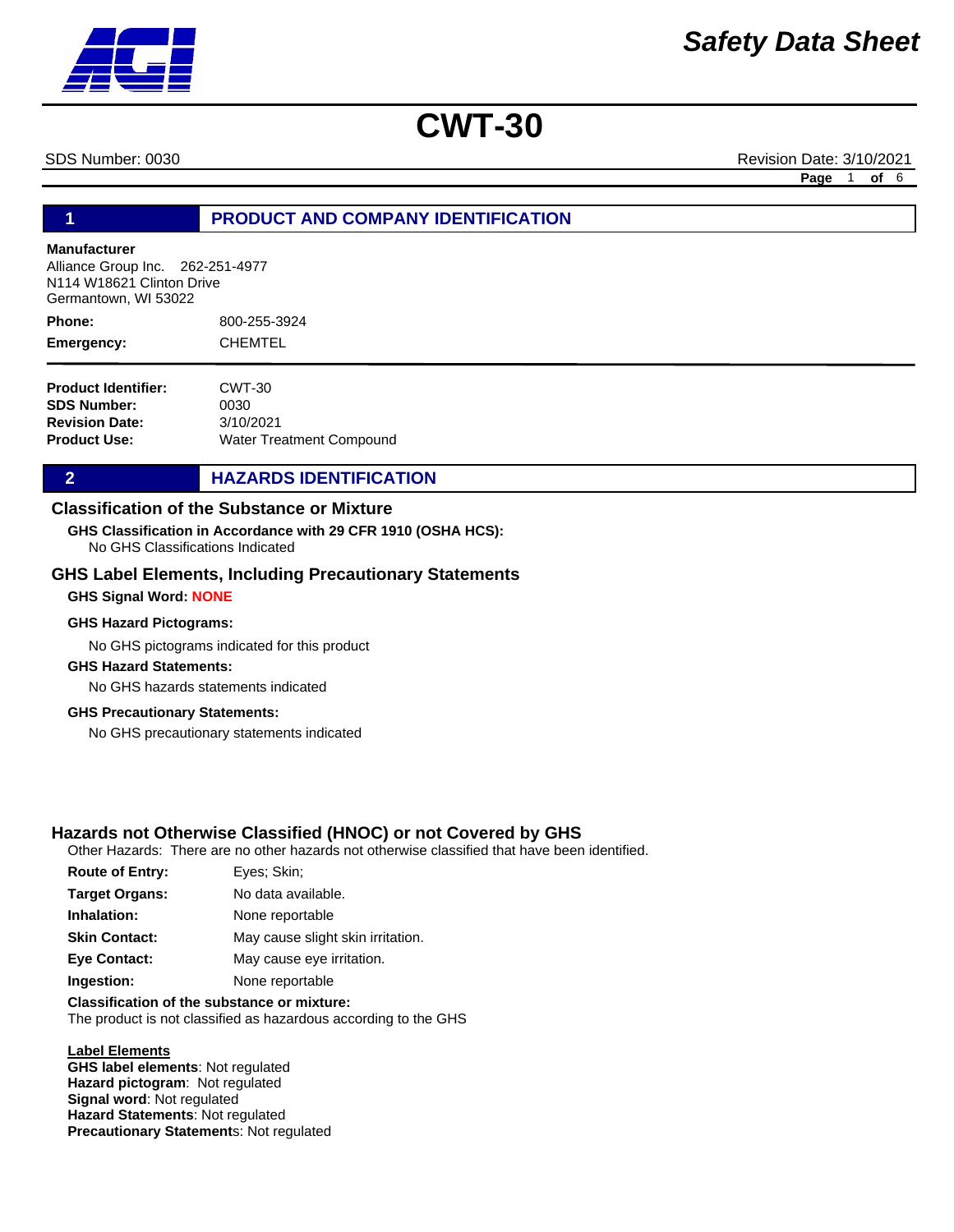SDS Number: 0030 Revision Date: 3/10/2021 **Page** 2 **of** 6

**HMIS III:** Health = 1, Fire = 0, Physical Hazard = 0



### **3 COMPOSITION/INFORMATION OF INGREDIENTS**

**Chemical Characterization: Mixtures** 

**Components:** None in reportable quantities

# **4 FIRST AID MEASURES**

**Inhalation:** Move victim to fresh air. Obtain medical attention if complaints of irritation **Skin Contact:** Wash with soap and water. If skin irritation or rash occurs: Get medical attention **Eye Contact:** Remove contact lenses if worn. Immediately flush eyes with large amounts of water for at least 15 minutes, lifting eyelids occasionally to facilitate irrigation. If symptoms persist, consult a doctor.

**Ingestion:** Rinse out mouth and drink large quantities of water. Do not induce vomiting. Immediately seek medical attention.

**Most important sumptoms and effect, both acute and delayed:**

Gastric or intestinal disorder when swallowed

**Indication of any immediate medical attention and special treatment:** No relevant information available

# **5 FIRE FIGHTING MEASURES**

| <b>Flammability:</b>       | This product is NOT flammable or combustible. |
|----------------------------|-----------------------------------------------|
| <b>Flash Point:</b>        | No data available.                            |
| <b>Flash Point Method:</b> | No data available.                            |
| <b>Burning Rate:</b>       | No data available.                            |
| <b>Autoignition Temp:</b>  | No data available.                            |
| LEL:                       | No data available.                            |
| UEL:                       | No data available.                            |

Fire Fighting Methods

Evacuate area of unprotected personal. Wear protective clothing including NIOSH Approved self- contained breathing apparatus.

Use water spray to cool fire exposed containers and disperse vapors.

#### *Extinguishing Media*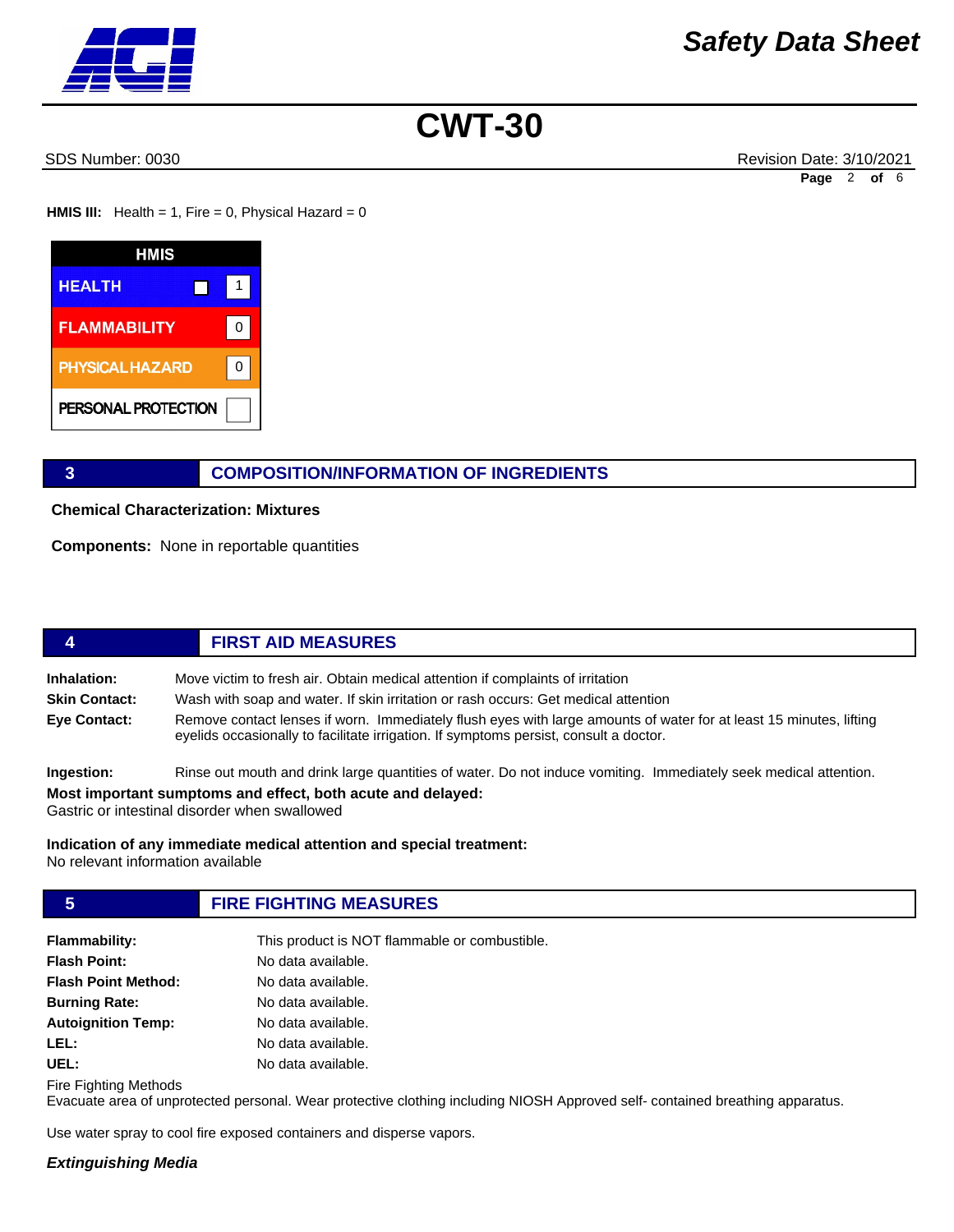

SDS Number: 0030 Revision Date: 3/10/2021 **Page** 3 **of** 6

**Suitable:** Use extingushing measures that are appropriate to local circumstances and the surrounding environment.

Absorb liquid components with liquid-binding material

#### **Unsuitable fire extinguisher:** None

**Unusual Fire or Explosion Hazards:** No data available.

### **6 ACCIDENTAL RELEASE MEASURES**

#### **Personal Precautions**

Use personal protective equipment.. Ensure adequate ventilation.

#### **Environmental Precautions**

Prevent further leakage or spillage if safe to do so. Do not let undiluted products enter sewage drains or reach ground water.

#### **Spill**

Soak up with inert absorbent material and dispose of as hazardous waste. Keep in suitable, closed containers for disposal.

|                                                              | <b>HANDLING AND STORAGE</b>                                                                                                                                                                           |
|--------------------------------------------------------------|-------------------------------------------------------------------------------------------------------------------------------------------------------------------------------------------------------|
| <b>Handling Precautions:</b><br><b>Storage Requirements:</b> | Avoid contact with eyes, skin, or clothing. Wash thoroughly after handling.<br>Keep container tighly closed in a dry and well ventilated area. Do not store in unlabeled or mislabeled<br>containers. |

#### **8 EXPOSURE CONTROLS/PERSONAL PROTECTION**

| <b>Engineering Controls:</b>             | No relevant information available                                                                                                                                                                                                                                                  |
|------------------------------------------|------------------------------------------------------------------------------------------------------------------------------------------------------------------------------------------------------------------------------------------------------------------------------------|
| <b>Personal Protective</b><br>Equipment: | Hygiene Measures:<br>Handle in accordance with good industrial hygiene and safety practice. Wash hands before breaks and<br>at the end of workday.<br>Keep away from foodstuffs, beverages, and feed.<br>Respiratory:<br>No personal respiratory protective equipment is required. |
|                                          | Eyes and Face:<br>Wear chemical safety goggles/ glasses while handling this product.<br>Skin:<br>Gloves are advised for repeated or prolonged contact<br>Wear protective gloves to handle contents of damaged or leaking units.                                                    |

This product does not contain any relevant quantities of materials with critical values that have to be monitored at the workplace.

Limitation and supervision into the environment: No special requirements Risk management measures: No special requirements

## **9 PHYSICAL AND CHEMICAL PROPERTIES**

Appearance: Clear. Colorless **Physical State: Odor: Odor Threshold: Molecular Formula: Particle Size: Solubility:**

Liquid Odorless. No data available. No data available.

> No data available. Fully miscible.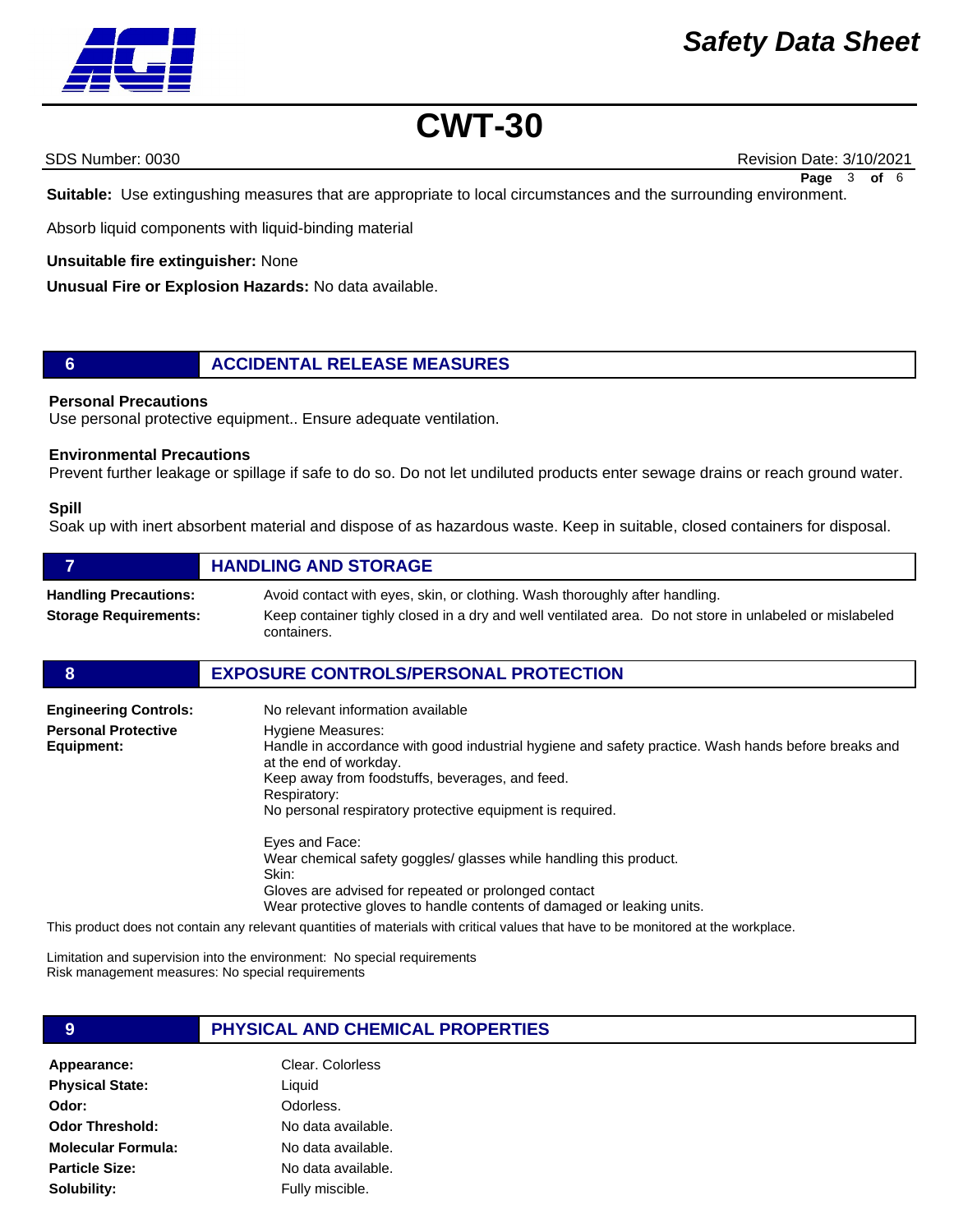

#### SDS Number: 0030 Revision Date: 3/10/2021

|                                       |                    | Page | 4 | of 6 |  |
|---------------------------------------|--------------------|------|---|------|--|
| <b>Spec Grav./Density:</b>            | $1.00 - 1.10$      |      |   |      |  |
| <b>Softening Point:</b>               | No data available. |      |   |      |  |
| <b>Viscosity:</b>                     | No data available. |      |   |      |  |
| <b>Percent Volatile:</b>              | No data available. |      |   |      |  |
| <b>Saturated Vapor Concentration:</b> | No data available. |      |   |      |  |
| <b>Heat Value:</b>                    | No data available. |      |   |      |  |
| <b>Boiling Point:</b>                 | > 212 °F           |      |   |      |  |
| <b>Freezing/Melting Pt.:</b>          | $32^{\circ}$ F     |      |   |      |  |
| <b>Flammability:</b>                  | No data available. |      |   |      |  |
| <b>Flash Point:</b>                   | No data available. |      |   |      |  |
| <b>Partition Coefficient:</b>         | No data available. |      |   |      |  |
| Octanol:                              | No data available. |      |   |      |  |
| <b>Vapor Pressure:</b>                | No data available. |      |   |      |  |
| <b>Vapor Density:</b>                 | No data available. |      |   |      |  |
| pH:                                   | $3.5 - 4.0$        |      |   |      |  |
| VOC:                                  | No data available. |      |   |      |  |
| Evap. Rate:                           | No data available. |      |   |      |  |
| <b>Bulk Density:</b>                  | No data available. |      |   |      |  |
| Molecular weight:                     | No data available. |      |   |      |  |
| <b>Auto-Ignition Temp:</b>            | No data available. |      |   |      |  |
| <b>Decomp Temp:</b>                   | No data available. |      |   |      |  |

Lower Explosion Limits: No data available. Upper Explosion Limits: No data available. **UFL/LFL:** No data available.

#### **10 STABILITY AND REACTIVITY**

| <b>Reactivity:</b>               | No relevant data available.                                                                     |
|----------------------------------|-------------------------------------------------------------------------------------------------|
| <b>Chemical Stability:</b>       | Product is stable under normal temperatures and pressures.                                      |
| <b>Conditions to Avoid:</b>      | No data available.                                                                              |
| <b>Materials to Avoid:</b>       | Reacts with strong oxidizers and strong alkali materials                                        |
| <b>Hazardous Decomposition:</b>  | Possible in traces.<br>No thermal decomposition if used and stored according to specifications. |
| <b>Hazardous Polymerization:</b> | Will not occur under normal conditions.                                                         |

**11 TOXICOLOGICAL INFORMATION**

#### **Toxicity Data:**

**ATE (Acute Toxicity Estimate)** Oral (LD50): > 5000 mg/kg (rat)

**EYE:** Causes eye irritation. May cause: blurred vision, redness, pain.

**DERMAL:** Causes mild skin irritation. Repeated exposure to dilute solutions may cause irritation, redness, pain and drying and cracking of the skin.

#### **INHALATION:** No data available

**ORAL**: May be harmful if swallowed. Oral LD50 - Rat: 2100mg/kg

**Carcinogenicity:** No component of this product present at levels greater than or equal to 0.1% is identified as probable, possible or confirmed human carcinogen by IARC, ACGIH, NTP, or OSHA.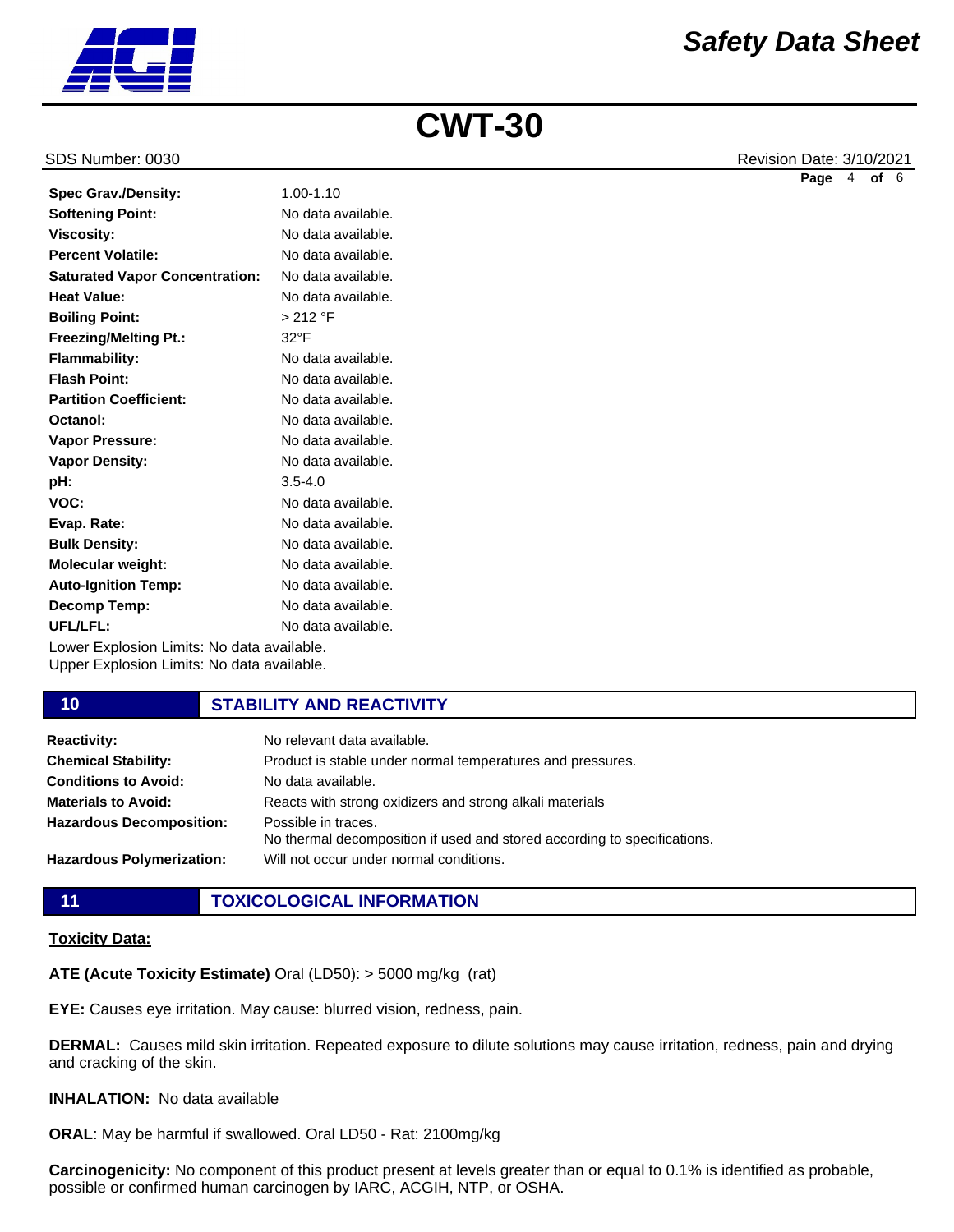SDS Number: 0030 Revision Date: 3/10/2021 **Page** 5 **of** 6

#### **Mutagenicity:** No data available **Teratogenicity:** No data available

**Probable routes of exposure:** Ingestion, Eye contact, Skin contact

## **12 ECOLOGICAL INFORMATION**

**TOXICITY** 

**Mobility in Soil:** No data available

**Bioaccumulative Potential:** No data available

**Aquatic toxicity :** No relevant information available

#### **Additional Ecological Information:**

It is determined that the products are not classifiable as environmentally hazardous based on the bridging principles for classification of mixtures as provided in the GHS regulations.

### **13 DISPOSAL CONSIDERATIONS**

The user of this material has the responsibility to dispose of unused material, residues, and containers in accordance with local, state, and federal regulations. Since emptied containers retain product residue, follow label warnings even after container is emptied.

Recommended cleansing agent: Water, if necessary with cleansing agents.

This material is not listed as a hazardous waste if and when it is discarded.

Not DOT regulated as a hazardous product.

# **15 REGULATORY INFORMATION**

**14 TRANSPORT INFORMATION**

This product does not contain chemicals known to the State of California to cause cancer, birth defects, or other reproductive harm.

# **FEDERAL REGULATIONS**

TSCA Inventory Status: All components of this product are listed as "Active" on the Toxic Substances Control Act (TSCA) 8 (b) Inventory.

CERCLA / SARA Emergency Reporting: A spill or release of this material may trigger the emergency release reporting requirements under CERCLA (40 CFR Part 300) and/or SARA Title III (40 CFR Part 355). State or local reporting requirements may differ from federal requirements. **This product does not require reporting.**

SARA Title III Section 313: **This product does not require reporting**.